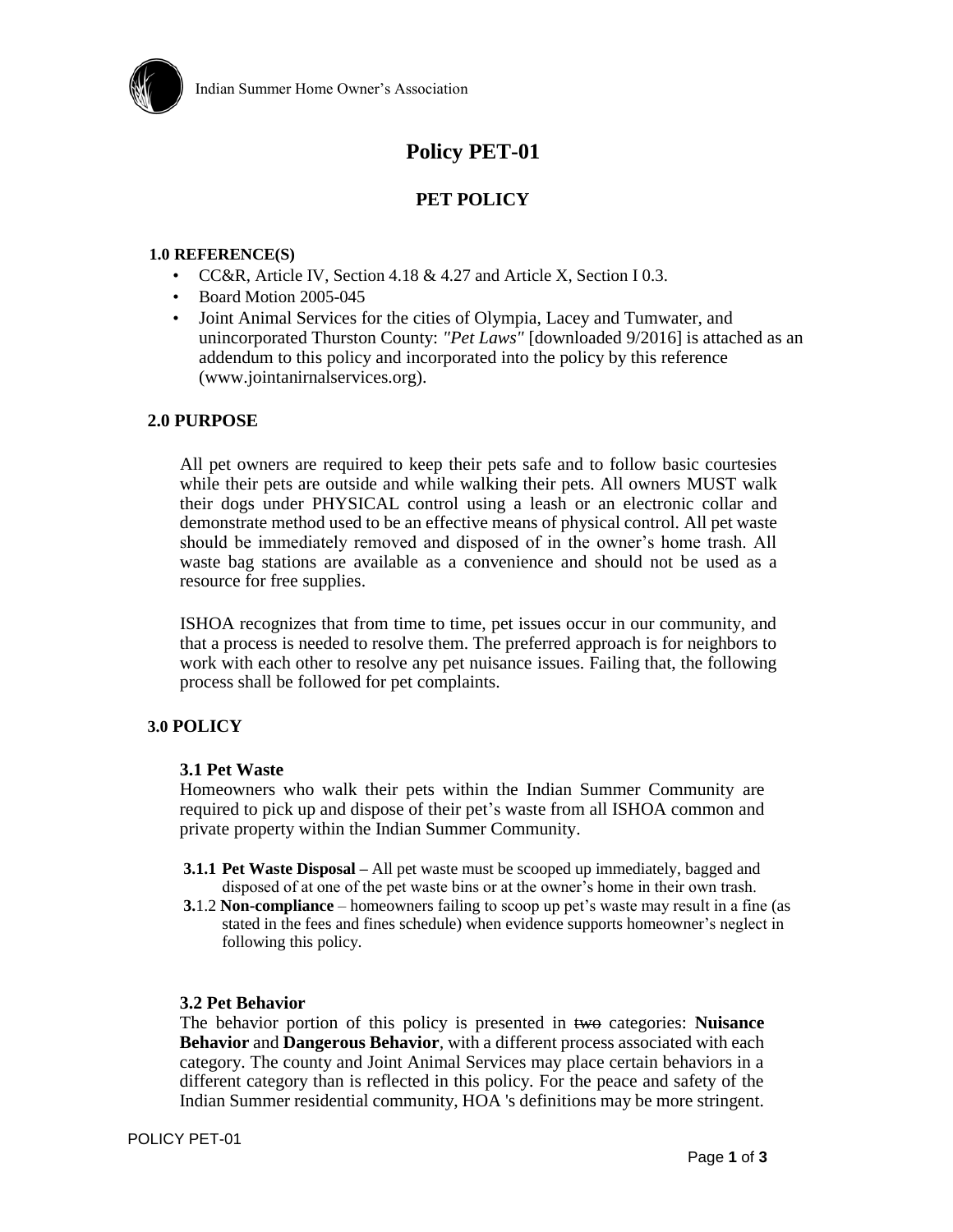**3.2.1 Nuisance Behavior-** Examples of pet nuisance behavior include and are not limited to: Persistent barking, whining or howling; wandering cats; excrement that is not picked up by the pet owner; pets unleashed or unfenced.

Procedure for complaints about a pet being a **nuisance** is:

- (I) Resident/Owner with a complaint shall complete an ISHOA Pet Complaint Form. The form should be addressed to the ISHOA Board and submitted to ISHOA 's Managing Agent via email or regular mail. The Resident should also use the Joint Animal Services website to follow their procedures for nuisance pets. The website (www.jointanimalservices.org) contains a JAS complaint form and barking journal that can be downloaded from the Resources section of the website.
- (2) The ISHOA Management Agent will notify the ISHOA Board and provide them a copy of the complaint within one business day after receipt of the complaint.
- (3) The ISHOA Board will notify the ISHOA Pet Committee and Compliance Committee to help determine resolution steps which may include speaking with the owner of the pet in question, sending a warning letter, or sending a ceaseand-desist letter. If the situation is not rectified after the first step(s), the ISHOA Board may proceed with implementing fines and may ultimately require removal of the offending pet from the community, per ISHOA CC&Rs referenced above in Section I .0.
- (4) The ISHOA Board shall assign a person (ISHOA Board member, Committee member, or ISHOA Management Agent representative) to keep the original Complainant(s) informed of the status.
- (5) If an owner of a nuisance pet cannot be identified, the ISHOA Board has authorized the Pet Committee to advise and assist the resident complainant in contacting Joint Animal Services, and to implement their nuisance pet removal policy.
- **3.2.2 Dangerous Behavior**  Examples of dangerous behavior by a pet include and are not limited to:
	- A pet attacking, injuring or killing another pet unprovoked.
	- A pet attaching or injuring a human unprovoked.

*IF A HUMAN IS INJURED, IMMEDIATELY CALL 911.* When the situation is no longer an emergency, notify Joint Animal Services (360-352-2510) and proceed with the process below.

Procedure for complaints about a pet exhibiting **dangerous** behavior:

- (1) Resident/Owner with a complaint shall:
	- Complete the ISHOA Pet Complaint form and submit to ISHOA's Managing Agent via email or regular mail and